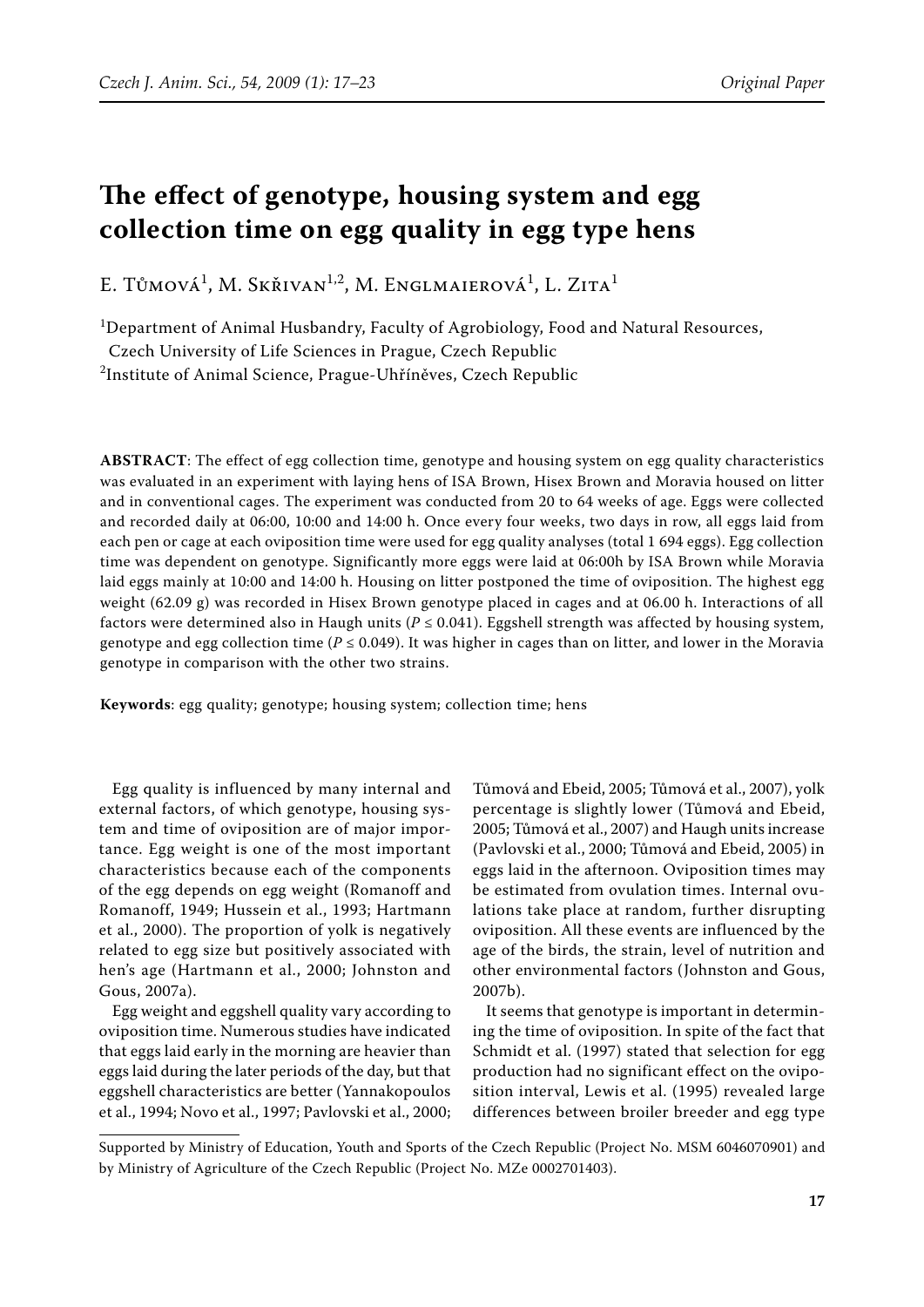hens. These deviations were greater than between white-egg and brown-egg hybrids. Consequently, dissimilarities in egg weight, eggshell quality and component percentages are likely between genotypes (Lillpers and Wilhelmson, 1993; Garces and Casey, 2003; Tůmová et al., 2007).

In recent years in Europe there has been a significant trend to develop and use alternative housing systems rather than cages. Data from a number of studies revealed differences in egg quality depending on the housing system. In many cases, results are contradictory. Moorthy et al. (2000), Leyendecker et al. (2001) and Jenderal et al. (2004) reported higher egg weights in cages, while Tůmová and Ebeid (2005), Pištěková et al. (2006), Zemková et al. (2007) recorded heavier eggs on litter. Quality traits such as eggshell thickness, Haugh unit score and yolk index were reported to be higher in cages than on deep litter (Roland et al., 1997; Moorthy et al., 2000; Tůmová and Ebeid, 2005, Lichovníková and Zeman, 2008). Egg quality in different housing systems is also influenced by genotype. Leyendecker et al. (2001) reported genotype and housing system interactions between Lohmann LSL and Lohmann Brown housed in conventional cages, aviaries or intensive free-range housing. Vits et al. (2005) pointed out that eggshell quality characteristics were lower in enriched cages than in conventional cages, and that Lohmann brown hens showed better results compared to Lohmann LSL.

Because of the interaction between these various factors influencing egg quality, certain combinations of these factors may result in either a reduction or an enlargement of the effect of any of the components on egg quality. For example, Campo et al. (2007) stated that white eggs inclined to be laid in the afternoon, whereas brown eggs tended to be laid in the morning, that brown egg hens had a lower incidence of floor laying, and that first year hens kept on deep litter should lay fewer floor eggs than second year hens in free range housing.

The aim of the study was to evaluate the effect of housing in conventional cages and on litter, genotype and egg collection time on the technological value of eggs in egg type hens.

## **MATERIAL AND METHODS**

An experiment with 132 laying hens from 20 to 64 weeks of age was carried out. Laying hens were housed in conventional Eurovent cages (72 hens,

550 cm<sup>2</sup> /hen, 8 cages/genotype) and in six littered pens (60 hens, 7 hens/m<sup>2</sup>, 10 hens/pen and 2 pens for each genotype). Three genotypes were used in both housing systems (44 hens each of ISA Brown, Hisex Brown and Moravia BSL). The daily photoperiod consisted of 16 h light and 8 h darkness. The lights were turned on at 03:00 h and off at 19:00 h. Laying hens in both housing systems were fed identical commercial feed mixtures, N1 (176 g crude protein (CP), 11.6 MJ of metabolizable energy (ME) and 33 g of calcium/kg feed) from 20 to 40 weeks and N2 (154 g CP, 11.6 MJ ME and 36 g calcium/kg feed) from 41 to 64 weeks of age. Feed and water were supplied *ad libitum*.

In all groups, eggs were recorded daily at three collection times: 06:00, 10:00 and 14:00 h. Once every four weeks, two days in row, all eggs laid from each pen or cage at each oviposition time were used for egg quality analyses (total 1 694 eggs). Eggs were weighed, and the shell strength was determined by the shell-breaking method using a QC-SPA device (TSS England). Albumen height and Haugh units were evaluated with a QCH apparatus (TSS England). Haugh units were automatically calculated within the system based on egg weight and albumen height (Haugh, 1937). The weight of each egg and of its components was measured. Eggshell weight was determined after drying. Eggshell colour was measured with a QCR colour reflectometer (TSS England). The reflectometer works by taking a percentage reading between black and white with the former expressed as 0% and the latter pure white 100%. Yolk colour was determined by the colorimetric method and with a QCC device (TSS England) and results are expressed in standard DSM Roche. Eggshell thickness was evaluated with a QCT shell thickness micrometer (TSS England).

Egg quality data were evaluated by three-way (housing, genotype, and collection time) analysis of variance using the GLM procedure of SAS (SAS Institute Inc., 2003).

#### **RESULTS**

The number of eggs recorded at each collection differed significantly between genotypes (Table 1). In ISA Brown the highest number of eggs was at 06:00 h while the quantity of eggs collected from Hisex Brown was similar at 06:00 and 10:00 h. However, the majority of eggs from Moravia were collected at 10:00 and 14:00 h. The time of ovi-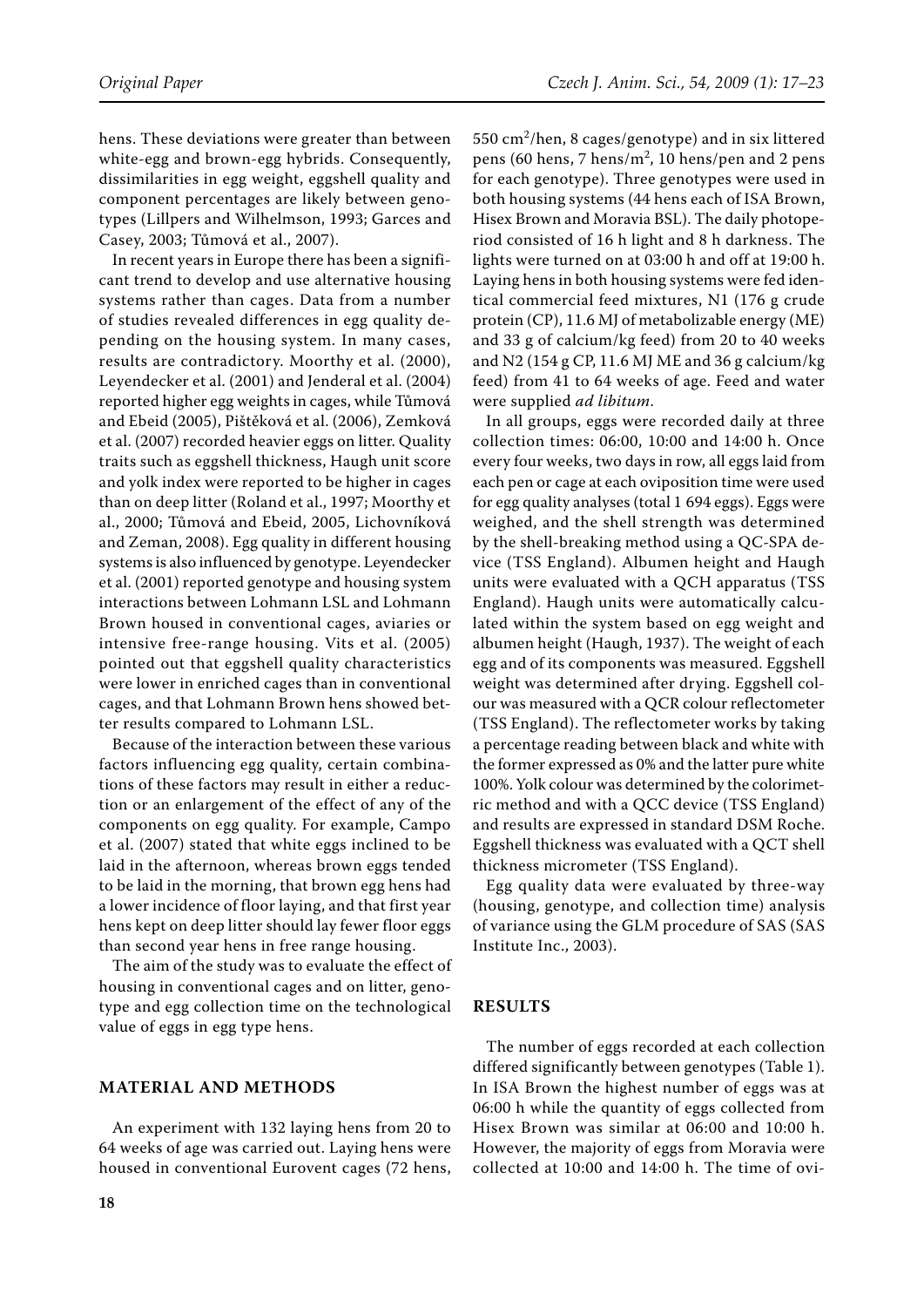| Time          | Housing |                  | Genotype    | Significance time |                                    |
|---------------|---------|------------------|-------------|-------------------|------------------------------------|
| of collection |         | <b>ISA Brown</b> | Hisex Brown | Moravia           | of collection x housing x genotype |
| 06:00         | cage    | 38.0             | 30.4        | 17.8              |                                    |
|               | litter  | 24.8             | 17.6        | 7.8               |                                    |
| 10:00         | cage    | 13.2             | 28.5        | 27.5              |                                    |
|               | litter  | 15.9             | 13.5        | 19.4              | 0.001                              |
| 14:00         | cage    | 4.7              | 5.8         | 14.9              |                                    |
|               | litter  | 3.4              | 3.8         | 12.6              |                                    |

Table 1. Mean number of eggs from three genotypes and two housing systems at each collection time (%)

position was influenced by genotype whereas the housing system affected the laying pattern. In all genotypes housed on litter the number of eggs collected early in the morning was lower than from cages. Nevertheless, the quantity of eggs laid in the afternoon (14:00 h) decreased. Both factors influenced the number of eggs collected at each time, and there were significant interactions among genotype, housing system and egg collection time.

Significant interactions ( $P \le 0.026$ ) between genotype, housing system, egg collection time and egg weight were evident (Table 2). Egg weight was influenced mainly by the egg collection time and genotype. The heaviest eggs were laid early in the morning (06:00 h) and by caged Hisex Brown hens.

Table 2. Mean weight, index and albumen quality of eggs collected at three times during the day from three genotypes housed in cages or on litter

| Housing                                            | Time of egg<br>collection | Genotype           | Egg weight<br>(g)  | Egg index<br>(%) | Albumen<br>weight $(g)$ | Haugh units         | Albumen<br>index (%) |
|----------------------------------------------------|---------------------------|--------------------|--------------------|------------------|-------------------------|---------------------|----------------------|
| Cage                                               | 06:00                     | <b>ISA Brown</b>   | $61.16^{a,c}$      | 76.01            | 36.62                   | 83.19 <sup>b</sup>  | 7.82                 |
|                                                    |                           | Hisex Brown        | 62.09 <sup>a</sup> | 76.50            | 38.16                   | $84.64^a$           | 8.81                 |
|                                                    |                           | Moravia            | $58.91^{b}$        | 77.13            | 35.49                   | $87.64^{\rm a}$     | 8.81                 |
|                                                    |                           | <b>ISA Brown</b>   | 59.83b,c           | 75.88            | 36.23                   | $83.35^{b}$         | 7.80                 |
|                                                    | 10:00                     | <b>Hisex Brown</b> | $60.03^{b,c}$      | 76.99            | 36.77                   | 82.06 <sup>b</sup>  | 7.99                 |
|                                                    |                           | Moravia            | $58.57^{\rm b}$    | 77.23            | 35.27                   | $81.94^{b}$         | 8.30                 |
|                                                    |                           | <b>ISA Brown</b>   | 56.69 <sup>b</sup> | 75.96            | 34.33                   | 75.98 <sup>c</sup>  | 7.80                 |
|                                                    | 14:00                     | Hisex Brown        | $58.86^c$          | 77.16            | 35.73                   | $75.92^c$           | 7.60                 |
|                                                    |                           | Moravia            | 61.39 <sup>a</sup> | 77.41            | 36.79                   | $78.42^c$           | 8.32                 |
| Litter                                             | 06:00                     | <b>ISA Brown</b>   | $60.65^{\rm a}$    | 76.59            | 36.38                   | 84.82 <sup>a</sup>  | 8.08                 |
|                                                    |                           | Hisex Brown        | 59.80 <sup>a</sup> | 77.29            | 36.61                   | 84.73ª              | 9.13                 |
|                                                    |                           | Moravia            | 60.28 <sup>a</sup> | 76.69            | 36.30                   | 87.90 <sup>a</sup>  | 9.39                 |
|                                                    | 10:00                     | <b>ISA Brown</b>   | $58.58^{b}$        | 76.47            | 35.66                   | $80.36^{b}$         | 8.24                 |
|                                                    |                           | Hisex Brown        | 58.96 <sup>a</sup> | 78.85            | 36.26                   | 85.33 <sup>ab</sup> | 9.94                 |
|                                                    |                           | Moravia            | 60.49 <sup>a</sup> | 77.66            | 36.81                   | $86.25^a$           | 10.14                |
|                                                    | 14:00                     | <b>ISA Brown</b>   | 58.84 <sup>a</sup> | 78.12            | 35.31                   | 77.23 <sup>c</sup>  | 8.44                 |
|                                                    |                           | Hisex Brown        | 59.07 <sup>a</sup> | 78.95            | 36.38                   | 81.67 <sup>b</sup>  | 9.22                 |
|                                                    |                           | Moravia            | 60.26 <sup>a</sup> | 77.44            | 36.44                   | $83.54^{b}$         | 10.05                |
| Significance                                       |                           |                    |                    |                  |                         |                     |                      |
| Genotype × collection time                         |                           |                    | 0.002              | 0.129            | 0.004                   | 0.524               | 0.475                |
| Housing $\times$ collection time                   |                           |                    | 0.536              | 0.667            | 0.256                   | 0.061               | 0.001                |
| Housing $\times$ genotype $\times$ collection time |                           |                    | 0.026              | 0.478            | 0.086                   | 0.041               | 0.236                |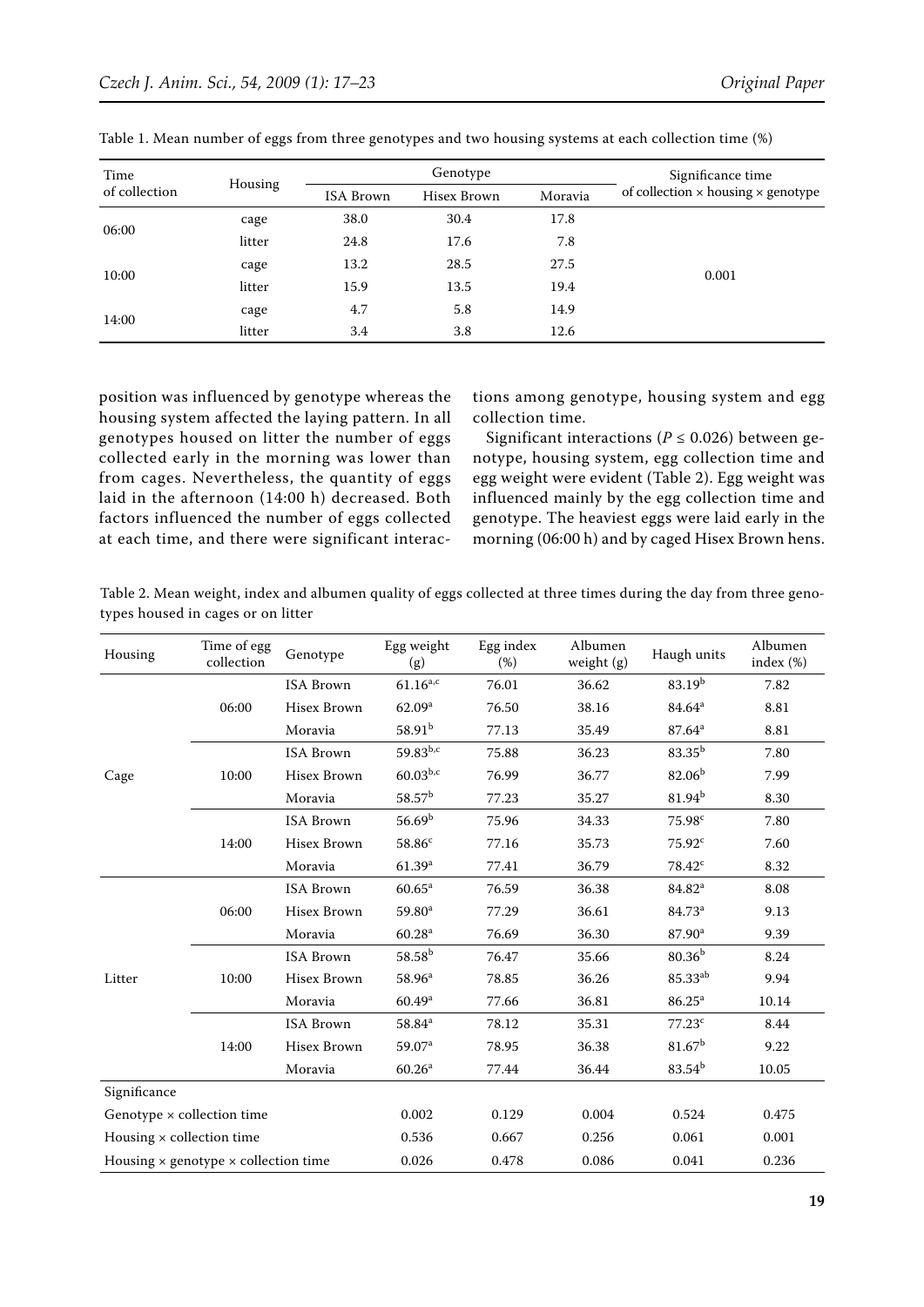| Housing                                            | Time of egg<br>collection | Genotype           | Yolk weight (g) | Yolk index $(\% )$ | Yolk colour |
|----------------------------------------------------|---------------------------|--------------------|-----------------|--------------------|-------------|
|                                                    |                           | <b>ISA Brown</b>   | 16.58           | 44.92              | 6.81        |
|                                                    | 06:00                     | <b>Hisex Brown</b> | 16.42           | 44.82              | 6.88        |
|                                                    |                           | Moravia            | 16.48           | 46.91              | 6.78        |
|                                                    |                           | <b>ISA Brown</b>   | 15.98           | 44.65              | 6.77        |
| Cage                                               | 10:00                     | Hisex Brown        | 16.05           | 44.45              | 6.76        |
|                                                    |                           | Moravia            | 16.54           | 46.85              | 6.99        |
|                                                    |                           | <b>ISA Brown</b>   | 14.98           | 43.95              | 6.70        |
|                                                    | 14:00                     | Hisex Brown        | 15.73           | 43.31              | 6.73        |
|                                                    |                           | Moravia            | 17.41           | 46.63              | 7.13        |
|                                                    |                           | <b>ISA Brown</b>   | 16.63           | 45.29              | 6.69        |
|                                                    | 06:00                     | Hisex Brown        | 15.79           | 45.73              | 6.50        |
|                                                    |                           | Moravia            | 17.01           | 47.92              | 7.11        |
|                                                    |                           | <b>ISA Brown</b>   | 15.54           | 45.36              | 6.84        |
| Litter                                             | 10:00                     | Hisex Brown        | 15.30           | 46.68              | 6.58        |
|                                                    |                           | Moravia            | 16.80           | 47.98              | 6.93        |
|                                                    |                           | <b>ISA Brown</b>   | 16.02           | 44.46              | 6.68        |
|                                                    | 14:00                     | Hisex Brown        | 15.44           | 44.87              | 6.42        |
|                                                    |                           | Moravia            | 17.04           | 47.45              | 7.00        |
| Significance                                       |                           |                    |                 |                    |             |
| Genotype $\times$ collection time                  |                           |                    | 0.004           | 0.681              | 0.351       |
| Housing × collection time                          |                           |                    | 0.520           | 0.277              | 0.628       |
| Housing $\times$ genotype $\times$ collection time |                           |                    | 0.230           | 0.889              | 0.337       |

Table 3. Mean yolk quality of eggs collected at three times during the day from three genotypes housed in cages or on litter

The lightest eggs were produced in cages in the afternoon (14:00 h) by ISA Brown hens. Egg weight decreased with egg collection time in Hisex Brown and ISA Brown and in both housing systems, whereas egg weight increased significantly ( $P \le 0.002$ ) in Moravia with collection time. Moravia produced heavier eggs on litter in comparison with cages while the eggs laid by Hisex Brown in cages were heavier than those on litter.

Albumen weight (Table 2) decreased with egg collection time and interacted with genotype. Hisex Brown produced the highest albumen weight whilst the lowest was produced by Moravia. On the other hand, albumen weight from Hisex Brown was not affected by the housing system but albumen weight in Moravia was higher from eggs produced on litter than in cages. Haugh units are used as the main internal egg quality indicator, and significant interactions ( $P \le 0.041$ ) between all factors were found. Eggs collected at 06:00 h from Moravia hens housed on litter had the highest Haugh unit score

whereas those from Hisex Brown in cages had the lowest. Moravia hens produced eggs with higher Haugh units in comparison with Hisex Brown or ISA Brown. Haugh units were higher in eggs produced on litter than in cages.

Yolk weight and quality are mainly related to genotype, yet in our results (Table 3) none of the evaluated factors had any effect on yolk quality. The highest yolk weights were recorded from eggs produced by Moravia hens, and to a lesser extent from eggs produced in cages rather than on litter. There were no significant interactions in yolk colour, but eggs with darker yolk were produced in cages and by Moravia.

Shell quality was influenced by each of the factors included in this trial (Table 4), and significant interactions ( $P \le 0.005$  and  $P \le 0.049$ ) occurred between these factors to influence eggshell weight and strength. Shell weight decreased significantly ( $P \le 0.05$ ) with egg collection time, the lowest weight being measured in eggs from Moravia hens,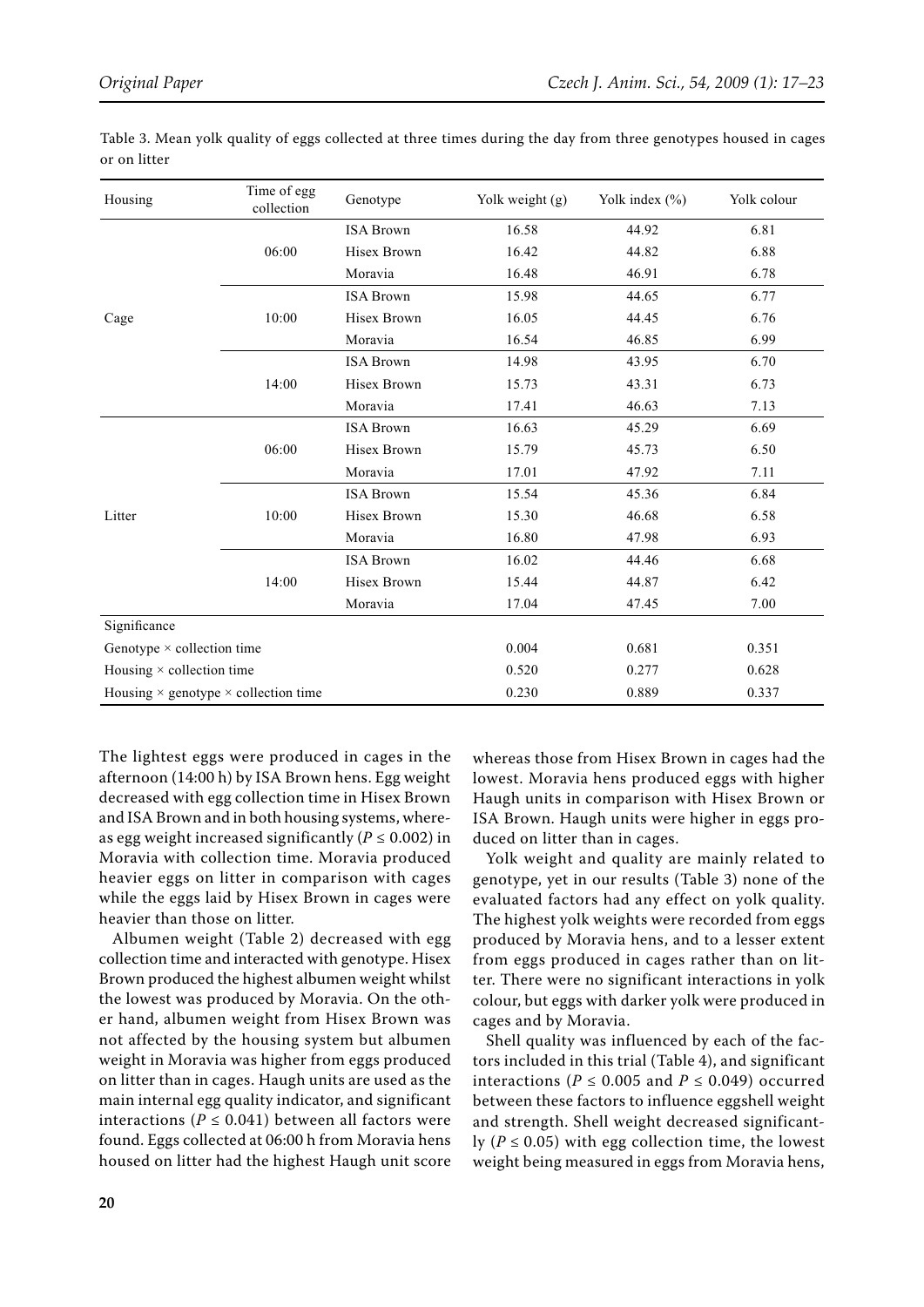| Housing                                            | Time of egg<br>collection | Genotype         | Eggshell<br>weight<br>(g) | Eggshell<br>thickness<br>(mm) | Eggshell<br>strength<br>(g/cm <sup>2</sup> ) | Eggshell<br>colour<br>(%) |
|----------------------------------------------------|---------------------------|------------------|---------------------------|-------------------------------|----------------------------------------------|---------------------------|
|                                                    |                           | <b>ISA Brown</b> | 6.38 <sup>a</sup>         | 0.37                          | $4683^b$                                     | 34.21                     |
|                                                    | 06:00                     | Hisex Brown      | 6.26 <sup>a</sup>         | 0.39                          | $4.874^{b}$                                  | 30.09                     |
|                                                    |                           | Moravia          | $5.66^{b,c}$              | 0.33                          | 4.597 <sup>b</sup>                           | 43.62                     |
|                                                    |                           | <b>ISA Brown</b> | 6.38 <sup>a</sup>         | 0.38                          | $4693^{a,b}$                                 | 33.49                     |
| Cage                                               | 10:00                     | Hisex Brown      | $5.93^{b}$                | 0.35                          | $4806^{\rm b}$                               | 29.92                     |
|                                                    |                           | Moravia          | 5.40 <sup>c</sup>         | 0.32                          | 4358c                                        | 47.13                     |
|                                                    |                           | <b>ISA Brown</b> | 6.23 <sup>a</sup>         | 0.38                          | 5 099 <sup>a</sup>                           | 34.94                     |
|                                                    | 14:00                     | Hisex Brown      | 6.07 <sup>b</sup>         | 0.36                          | $5210^a$                                     | 28.62                     |
|                                                    |                           | Moravia          | $5.74^{b,c}$              | 0.33                          | 4712 <sup>b</sup>                            | 46.92                     |
| Litter                                             |                           | <b>ISA Brown</b> | 6.43 <sup>a</sup>         | 0.37                          | $4770^{\rm b}$                               | 31.66                     |
|                                                    | 06:00                     | Hisex Brown      | 6.05 <sup>b</sup>         | 0.35                          | $4856^{\rm b}$                               | 31.27                     |
|                                                    |                           | Moravia          | $5.73^{b}$                | 0.34                          | 4235c                                        | 42.96                     |
|                                                    | 10:00                     | <b>ISA Brown</b> | $6.20^{a,b}$              | 0.37                          | $4783^b$                                     | 31.58                     |
|                                                    |                           | Hisex Brown      | 6.06 <sup>b</sup>         | 0.36                          | $4835^{\rm b}$                               | 29.66                     |
|                                                    |                           | Moravia          | 5.48c                     | 0.32                          | 4243c                                        | 44.35                     |
|                                                    | 14:00                     | <b>ISA Brown</b> | 6.34 <sup>a</sup>         | 0.37                          | $5\;143^{\rm a}$                             | 33.06                     |
|                                                    |                           | Hisex Brown      | 5.83 <sup>b</sup>         | 0.35                          | $4.486^{b,c}$                                | 30.06                     |
|                                                    |                           | Moravia          | $5.48^{\rm c}$            | 0.32                          | $4123^c$                                     | 44.51                     |
| Significance                                       |                           |                  |                           |                               |                                              |                           |
| Genotype × collection time                         |                           |                  | 0.154                     | 0.653                         | 0.045                                        | 0.129                     |
| Housing $\times$ collection time                   |                           |                  | 0.014                     | 0.703                         | 0.002                                        | 0.667                     |
| Housing $\times$ genotype $\times$ collection time |                           |                  | 0.005                     | 0.829                         | 0.049                                        | 0.478                     |

Table 4. Mean shell quality measurements of eggs collected at three times during the day from three genotypes housed in cages or on litter

and the highest from birds in cages. Shell strength correlated with eggshell weight and was higher in cages than on litter and lower in the Moravia genotype in comparison with ISA Brown or Hisex Brown. The highest shell strength was in eggs laid in cages by Hisex Brown and collected at 14:00 h, whereas the lowest was in eggs collected at the same time, but from Moravia hens on litter. Although shell colour is related mainly to genotype, some other factors also affected this trait. Moravia eggs had the lightest shells, eggs collected at 06:00 h were significantly darker than the others, and the lightest shells were produced on litter in comparison with those from cages.

### **DISCUSSION**

The number of eggs recorded at each collection time was influenced by the genotype, with each hybrid having a particular laying pattern, which is in agreement with Lillpers and Wilhelmson (1993), Lewis et al. (2001), Garces and Casey (2003) or Tůmová et al. (2007). ISA Brown, the hybrid which reached the highest egg production, laid eggs mainly early in the morning whereas Hisex Brown with smaller eggs than ISA Brown produced the majority of eggs before the 10:00 h collection. The hybrid Moravia with the lowest egg production produced the highest number of eggs between the 10:00 and 14:00 h collection. Tůmová et al. (2007) also revealed that the high-producing genotypes lay eggs earlier than those with lower production. Campo et al. (2007) concluded that eggshell colour was dependent on the time of oviposition and that white or tinted eggs tended to be laid in the afternoon. The same trends were found in this experiment where Moravia, the hybrid with the lightest eggshell colour, produced eggs later than the hybrids with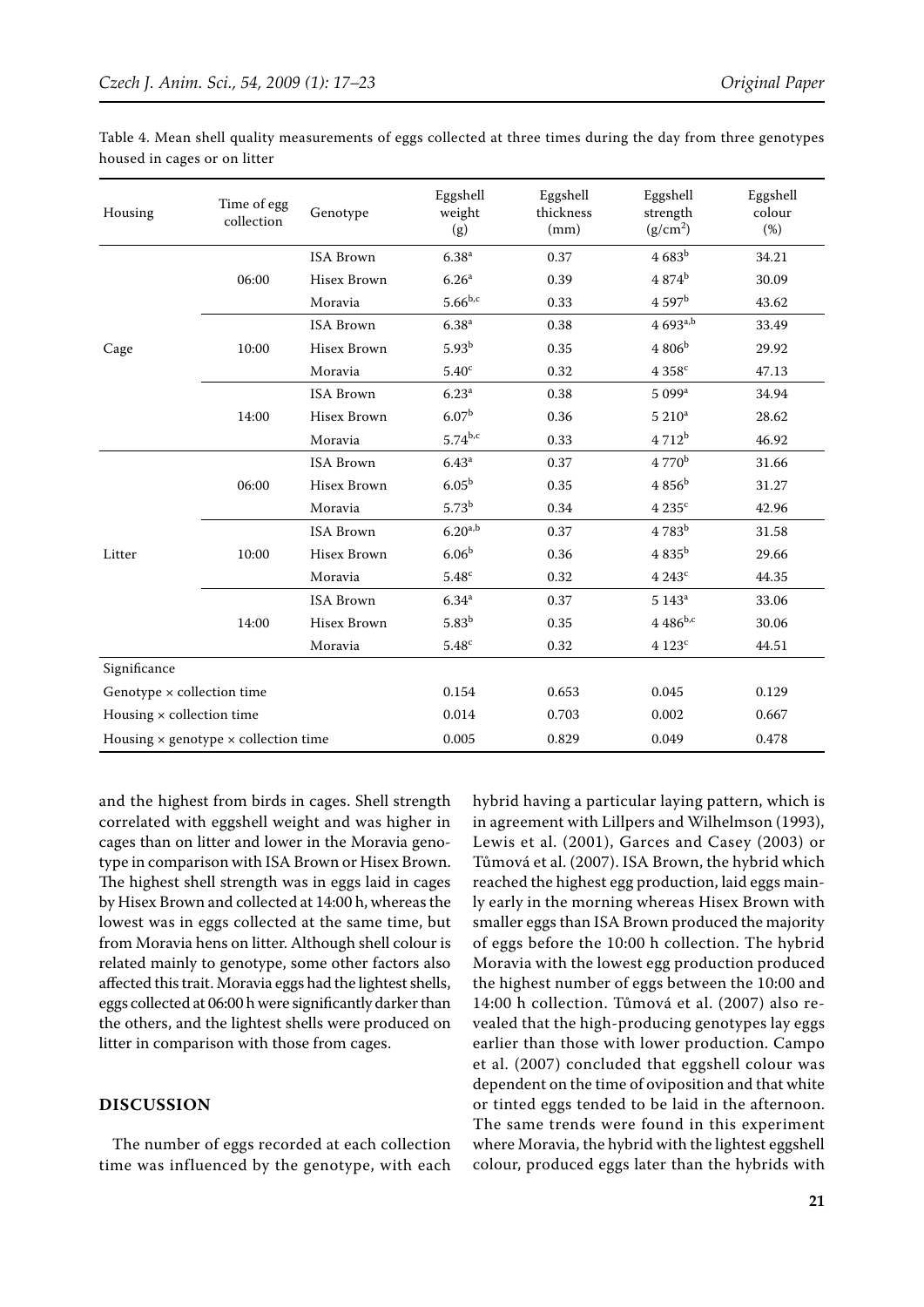darker egg shells. In addition, the housing system influenced the oviposition pattern: eggs produced by hens on litter were laid later in comparison with those from hens housed in cages mainly in the genotype with lower production.

Significant interactions among all the factors included in this trial on egg weight show that it is not easy to evaluate the importance of each aspect in controlling this important characteristic. In cages, egg weight in ISA Brown decreased with egg collection time, which corresponds with findings of Yannakopoulos et al. (1994), Novo et al. (1997), Pavlovski et al. (2000) and Tůmová et al. (2007) while in Moravia the weight increased. On the other hand, deviations in egg weight from hens on litter were not influenced by the egg collection time in any of the genotypes at all. This is similar to the results of our previous experiment on litter (Tůmová and Ebeid, 2005) where the egg weight did not vary significantly with different times of oviposition.

In albumen quality characteristics significant interactions were found only in Haugh units. Similarly like in the results of Leyendecker et al. (2001) and Tůmová et al. (2007) the genotype played an important role in this quality characteristic. The highest Haugh unit scores were obtained in Moravia. The Haugh unit score declined significantly with egg collection time in cages and in all hybrids, which is contrary to the results of Pavlovski et al. (2000) and our previous experiment (Tůmová and Ebeid, 2005) where no significant effect of oviposition on Haugh units was recorded. However, similar trends were observed in one genotype in Tůmová et al. (2007). The Haugh unit score increased significantly in the afternoon in ISA Brown and Moravia hens housed on litter, which was found also by Tůmová and Ebeid (2005).

Significant interactions between housing, egg collection time and genotype in shell weight and shell strength indicate that all these factors are important in eggshell quality determination. In an experiment with Spanish breeds in a program of genetic resources, Campo et al. (2007) reported a significant effect of genotype on the incidence of cracked eggs. However, the housing by genotype by age interactions were not significant. On the other hand, Leyendecker et al. (2001) and Vits et al. (2005) pointed to the importance of housing by genotype interaction in eggshell quality. A linear relationship between eggshell weight and shell strength with egg collection time corresponds to

the results of Novo et al. (1997), Pavlovski et al. (2000) and Tůmová et al. (2007). Deviations in eggshell weight in response to the time of oviposition and genotype were previously described by Lillpers and Wilhelmson (1993), Garces and Casey (2003) and Tůmová et al. (2007).

From the results of this experiment in which the genotype and housing system interacted to affect the time of the day when eggs are laid and where all these factors influenced the important egg quality characteristics, it is important to choose a genotype that performs best in the housing system to be used, if eggs with the highest quality characteristics are to be produced.

# **References**

- Campo J.L., Gil M.G., Dávila S.G. (2007): Differences among white-, tinted-, and brown-egg laying hens for incidence of eggs laid on the floor and for oviposition time. Archűv fűr Geflűgelkunde, 71, 105–109.
- Garces A., Casey N.H. (2003): Oviposition and egg quality traits of dwarf and naked neck layers. South African Journal of Animal Science, 33, 105–110.
- Hartmann C., Johansson K., Strandberg E., Wilhelmson M. (2000): One-generation divergent selection on large and small yolk proportions in a White Leghorn line. British Poultry Science, 41, 280–286.
- Haugh R.R. (1937): The Haugh Unit for measuring egg quality. US Egg Poultry Mag., 43, 552–555, 572–573.
- Hussein S.M., Harms R.H., Janky D.M. (1993): Research note: effect of age on the yolk to albumen ratio in chicken eggs. Poultry Science, 72, 594–597.
- Jenderal M.J., Church J.S., Feddes J.J. (2004): Assessing the welfare of layers hens housed in conventional, modified and commercially-available furnished battery cages. In: Proceedings of 22<sup>nd</sup> World Poultry Congress, Istanbul, Turkey, 4 pp (CD).
- Johnston S.A., Gous R.M. (2007a): Modelling the changes in the proportion of the egg components during a laying cycle. British Poultry Science, 48, 347–353.
- Johnston S.A., Gous R.M. (2007b): A mechanistic, stochastic, population model of egg production. British Poultry Science, 48, 224–232.
- Leyendecker M., Hamann H., Hartung J., Kamphues J., Ring C., Glünder G., Ahlers C., Sander I., Neumann U., Distl O. (2001): Analysis of genotype-environment interactions between layer lines and housing systems for performance trails, egg quality and bone strength. 2<sup>nd</sup> communication: Egg quality traits. Züchtungskunde, 73, 308–323.